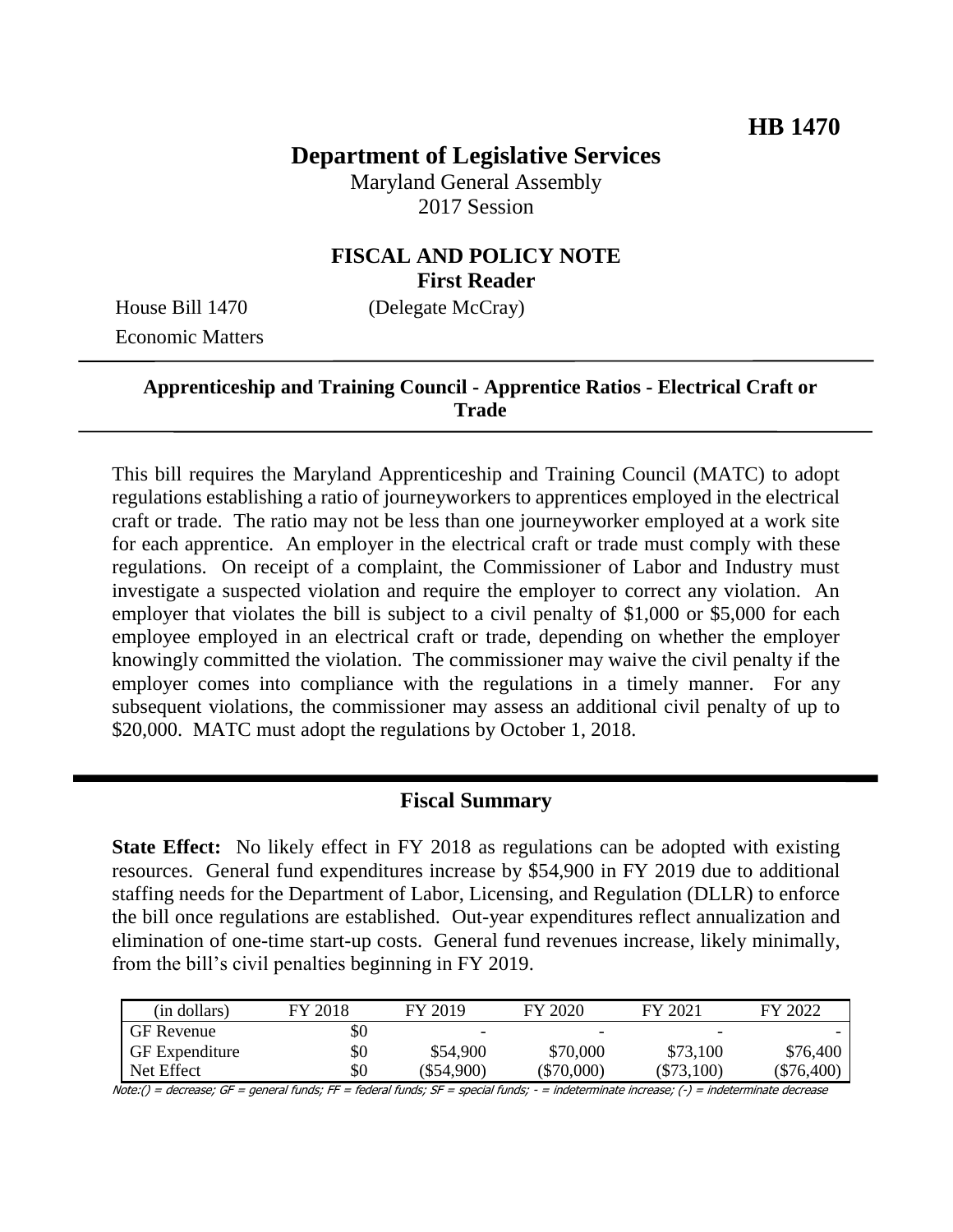**Local Effect:** None.

**Small Business Effect:** Potential meaningful. Small businesses that are in the electrical craft or trade must comply with the regulations that MATC adopts establishing a ratio of journeyworkers to apprentices. To the extent they are more stringent than current ratios used, compliance may be problematic and/or fewer apprentices may be able to be supervised.

#### **Analysis**

**Current Law:** Generally, apprenticeship is a voluntary, industry-sponsored system that prepares individuals for occupations typically requiring high-level skills and related technical knowledge. Apprenticeships are sponsored by one or more employers and may be administered solely by the employer or jointly by management and labor groups. An apprentice receives supervised, structured, on-the-job training under the direction of a skilled journeyperson and related technical instruction in a specific occupation. Apprenticeships are designed to meet the workforce needs of the program sponsor. Many industry sponsors use apprenticeship as a method to train employees in the knowledge necessary to become a skilled worker. This also means the number of apprenticeships available is dependent on the current workforce needs of the industry.

Apprenticeships are available to individuals age 16 and older; an employer, however, may set a higher entry age. By law, individuals must be age 18 to apprentice in hazardous occupations. Apprenticeships last from one to six years, although most are three to four years, and involve a minimum of 144 hours of classroom instruction per year and at least 2,000 hours per year of on-the-job training. A national apprenticeship and training program was established in federal law in 1937 with the passage of the National Apprenticeship Act, also known as the Fitzgerald Act. The purpose of the Act was to promote national standards of apprenticeship and to safeguard the welfare of apprentice workers.

Along with 24 other states, Maryland has chosen to operate its own apprenticeship programs. In 1962, Maryland created the 12-member MATC. Within the framework established in federal law, the State's apprenticeship and training law also established the guidelines, responsibilities, and obligations for training providers and created certain guarantees for workers who become apprenticed.

MATC, along with the Division of Workforce Development and Adult Learning (DWDAL), serves in a regulatory and advisory capacity by providing guidance and oversight to the Maryland Apprenticeship and Training Program, which is responsible for

HB 1470/ Page 2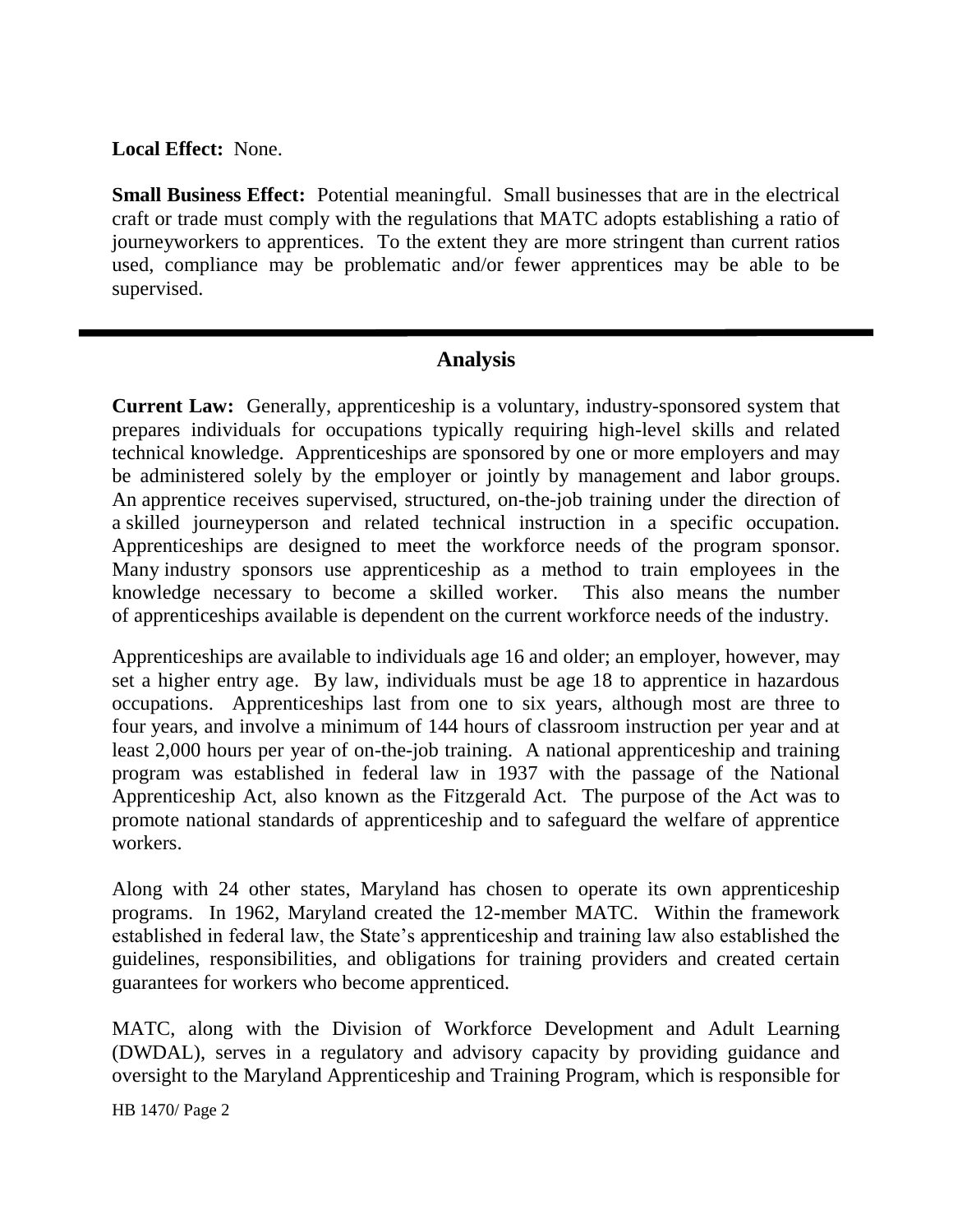the daily oversight of State apprenticeship programs. More specifically, MATC and DWDAL approve new apprenticeship programs and changes to current programs. The approval process involves assessing the appropriateness of an apprenticeship program in a proposed industry, the education that will be provided to the apprentice, the current staffing level of the entity proposing the program to determine whether adequate supervision can be provided, recruitment and retention efforts, and the overall operations of the entity. MATC also serves in an advisory role for legislation and regulations, recommending changes to update apprenticeship laws.

**Background:** In fiscal 2016, there were 11,821 active apprentices in Maryland, 1,070 of whom had just begun their apprenticeship, and there were 428 active apprenticeship programs.

There are approximately 1,213 electrical contractors registered with MATC. MATC recently convened a subcommittee to examine ratio issues, which plans to report back to MATC in May 2017.

Federal regulation defines a journeyworker as a worker who has attained a level of skill, abilities, and competencies recognized within an industry as having mastered the skills and competencies required for the occupation. A journeyworker may also refer to a mentor, technician, specialist, or other skilled worker who has documented sufficient skills and knowledge of an occupation, either through formal apprenticeship or through practical on-the-job experience and formal training.

**State Revenues:** General fund revenues increase, likely minimally from the bill's civil penalties, beginning in fiscal 2019. This assumes most employers comply with the ratio requirements or have any civil penalty that would be assessed waived as they come into compliance.

**State Expenditures:** By requiring the Commissioner of Labor and Industry to investigate a suspected violation of the ratio of journeyworkers to apprentices employed in the electrical craft or trade, the bill creates additional enforcement responsibilities for DLLR's Division of Labor and Industry once the regulations are adopted, which must be by October 1, 2018. DLLR cannot absorb the additional workload within existing resources and requires an additional wage and hour investigator to investigate complaints prompted by the bill.

General fund expenditures increase by \$54,909 in fiscal 2019, which accounts for the October 1, 2018 deadline for MATC to adopt regulations. To the extent that MATC adopts regulations prior to October 1, 2018, general fund expenditures may increase in fiscal 2018. This estimate reflects the cost of hiring one wage and hour investigator to investigate complaints related to the ratio of journeyworkers to apprentices in the electrical craft or

HB 1470/ Page 3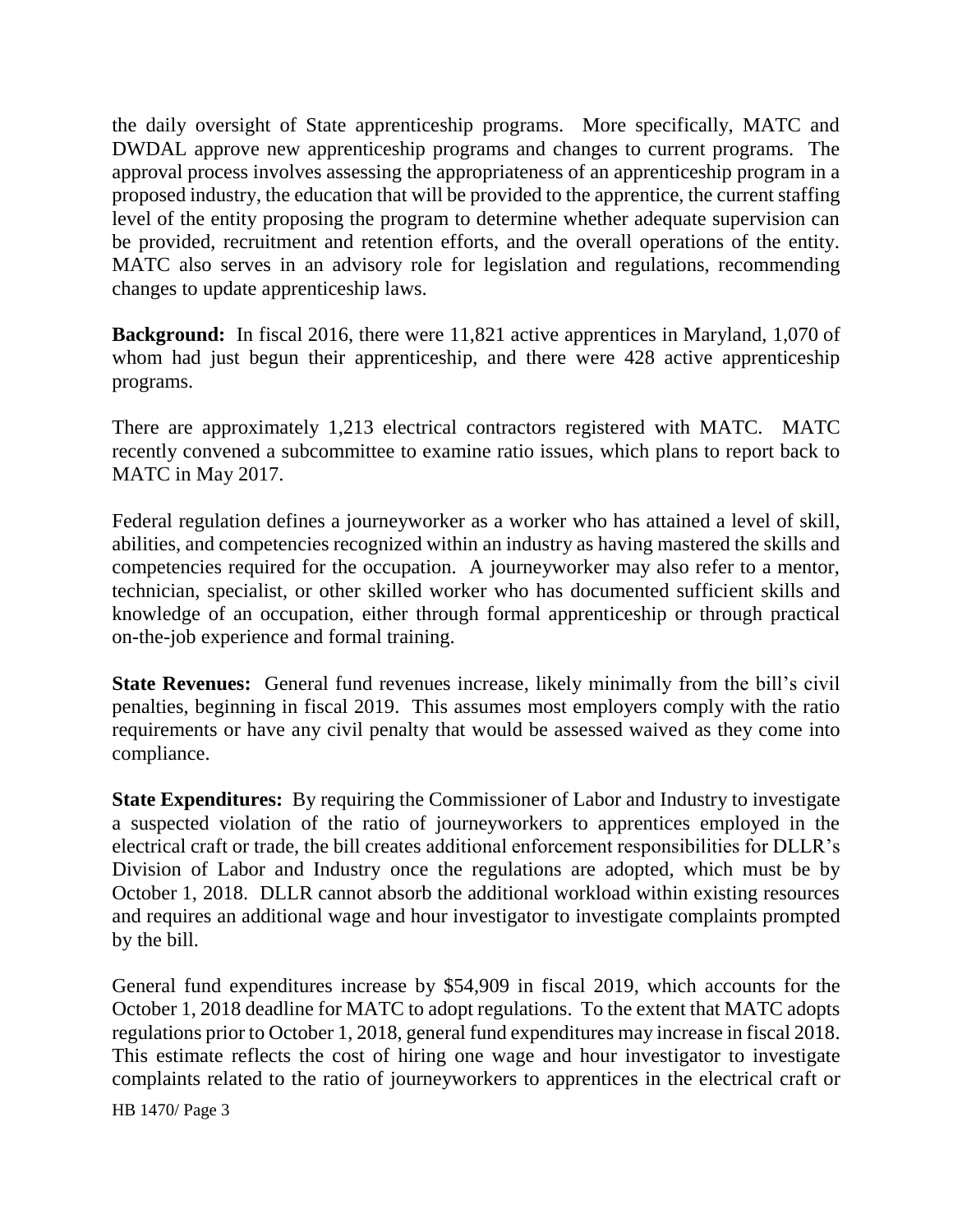trade. It includes a salary, fringe benefits, one-time start-up costs, and ongoing operating expenses.

| Position                                |          |
|-----------------------------------------|----------|
| Salary and Fringe Benefits              | \$44,915 |
| <b>Operating Expenses</b>               | 9,994    |
| <b>Total FY 2019 State Expenditures</b> | \$54,909 |

Future year expenditures reflect a full salary with annual increases and employee turnover and ongoing operating expenses.

**Additional Comments:** In 2008, the U.S. Department of Labor (DOL) implemented regulations that require state officials to be held accountable for the oversight and management of the state's apprenticeship system for federal purposes. In addition to having a state apprenticeship council (SAC) like MATC, a state must have an agency designated as a state apprenticeship agency (SAA). In Maryland, DLLR is the SAA. Under the 2008 DOL regulations, only SAAs, not SACs, may register apprenticeship programs. However, SACs are still required for advisory and regulatory purposes. Additionally, the regulations call for SAAs to submit all proposed modifications in legislation, regulations, policies, or procedures to DOL's Office of Apprenticeship for approval.

Chapter 54 of 2014 sought to bring the State into conformity with DOL regulations by specifying that duties of MATC were subject to the approval of the Division of Labor and Industry, which then housed MATC. Since then, MATC was moved to DWDAL and DOL has indicated that Chapter 54 did not resolve the State's nonconformity with federal regulations, so legislation was introduced this session to bring the State into compliance with federal law by clearly specifying that DWDAL is the State's SAA and that MATC serves only in an advisory capacity. If the legislation is enacted, MATC will not have authority to comply with the bill as it will serve only in an advisory capacity to DWDAL.

#### **Additional Information**

**Prior Introductions:** None.

**Cross File:** None.

**Information Source(s):** Department of Labor, Licensing, and Regulation; Department of Legislative Services